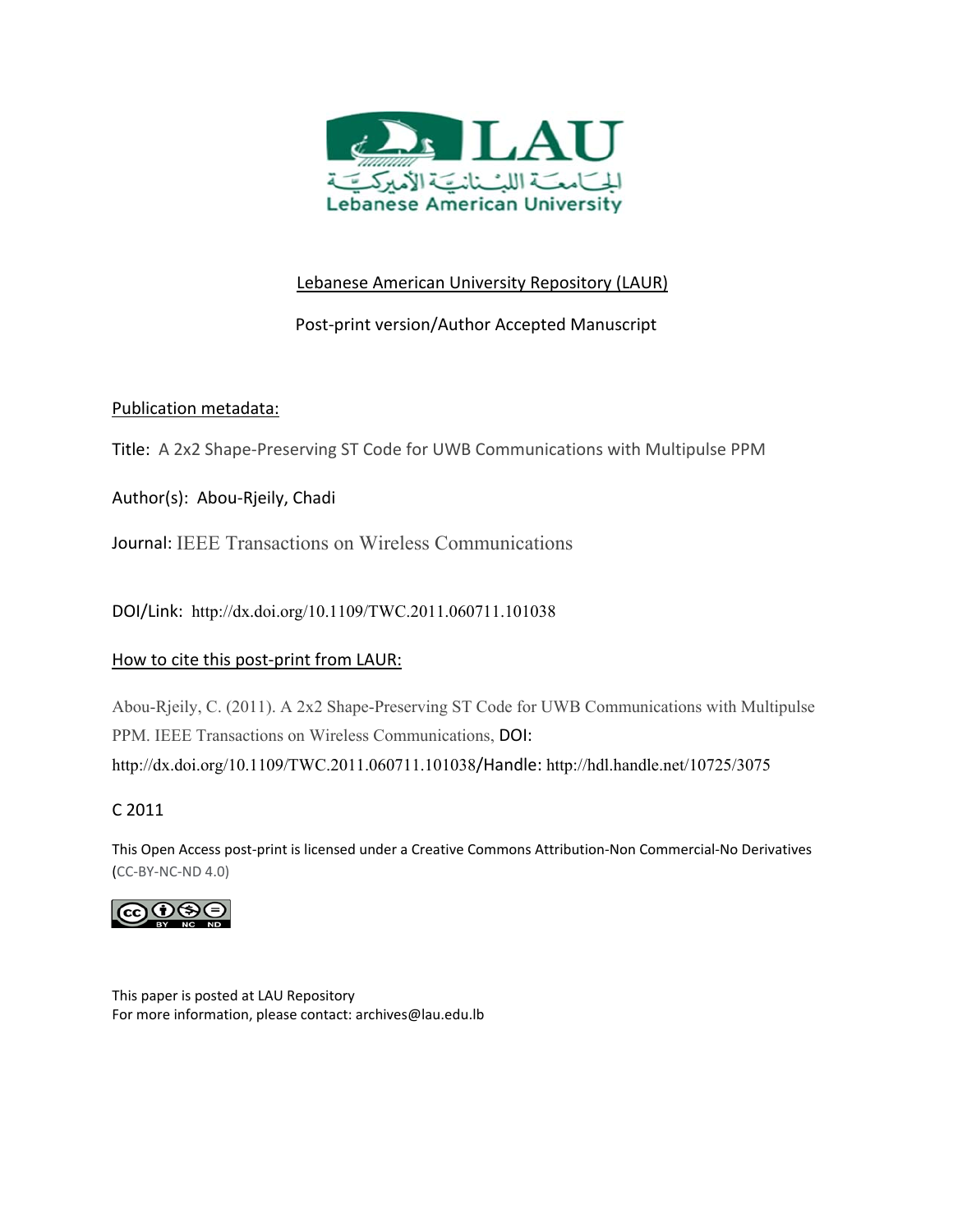# $A$  2  $\times$  2 Shape-Preserving ST Code for UWB Communications with Multipulse PPM

Chadi Abou-Rjeily, *Member IEEE*

*Abstract***—In this paper, we consider the application of Multipulse Pulse Position Modulation (MPPM) as a power-efficient modulation scheme for Impulse-Radio Ultra-Wideband (IR-UWB) communications and we propose the first known MPPM**specific  $2 \times 2$  space-time code that is convenient for this **modulation. The proposed rate-1 code achieves a full transmit diversity order with all MPPM constellations without introducing any constellation expansion. We also show that the proposed code profits from a low decoding complexity in the absence of interference between the different modulated UWB pulses.**

*Index Terms***—Ultra-Wideband (UWB), Space-Time (ST) codes, Multipulse Pulse Position Modulation (MPPM).**

#### I. INTRODUCTION

Unipolar transmissions are desirable for low-cost Ultra-Wideband (UWB) communication systems where it is complicated to control the amplitude and the phase of the very low duty-cycle sub-nanosecond modulated pulses. This can be achieved by deploying time-modulations such as Pulse Position Modulation (PPM) that takes advantage from the high temporal resolution of UWB systems [1]. An alternative time-modulation to PPM is Multipulse-PPM (MPPM) that was considered in [2], [3] in the context of free-space optical communications. For  $N$ -multipulse- $M$ -PPM, each symbol duration is divided into  $M$  time slots and modulation is performed by transmitting  $N < M$  pulses in N distinct slots resulting in a signal constellation having a cardinality of  $\binom{M}{N}$ . While the interest in PPM resides in its energy efficiency, MPPM modulations are characterized by higher bandwidth efficiency and lower peak-to-average power ratios [2].

On the other hand, there is a growing interest in applying the Space-Time (ST) coding techniques on Impulse-Radio (IR) UWB systems [4], [5]. While the problem of ST coding for UWB systems was initially considered with conventional modulations such as BPSK, more recent contributions proposed new ST codes for PPM [6]–[9]. In what follows, we define a shape-preserving code as a code that does not introduce any expansion to the uncoded constellation; in other words, the transmitted coded symbols belong to the same signal set as the uncoded symbols. In this context, the PPM-ST codes that were proposed in the literature can be classified as non shapepreserving non-unipolar [6], non shape-preserving unipolar [7] (scheme 2) or shape-preserving such as the binary PPM code proposed in  $[8]$  and the M-ary PPM codes proposed in  $[7]$ (scheme 1) and [9].

In this paper, we consider the problem of ST coding with  $N$ -multipulse- $M$ -PPM modulations and we propose the first known  $2 \times 2$  code that can be applied with such constellations for all values of  $M$  and  $N$ . In particular, the proposed code reduces to the  $2 \times 2$  PPM-code proposed in [9] for the special case of  $N = 1$ . The proposed code is rate-1, fully diverse and shape-preserving with MPPM. Moreover, in the absence of Inter-Pulse-Interference (IPI), the proposed scheme can be associated with a low-complexity Maximum-Likelihood (ML) decoder whose complexity grows linearly with the dimensionality of the MPPM signal set. Finally, the number of pulses transmitted from the two antennas during consecutive symbol durations can be made different thus offering more scalability to the code and permitting to achieve different levels of compromise between data rate and error performance.

## II. SYSTEM MODEL

Consider a Time-Hopping (TH) UWB system where the transmitter is equipped with  $P = 2$  antennas. In what follows, we propose a minimal-delay diversity scheme that conveys two information symbols during two symbol durations. The multipulse modulation scheme is as follows: each symbol duration is divided into  $M$  time slots, and for the communication of the first (resp. second) symbol,  $N_1$  (resp.  $N_2$ ) UWB pulses are transmitted in  $N_1$  (resp.  $N_2$ ) slots out of the M possible slots. For this  $M$ -dimensional modulation, the  $i$ -th information symbol can be represented by the M-dimensional vector  $s_i \triangleq [s_{i,1} \cdots s_{i,M}]^T$  for  $i = 1,2$  where exactly  $N_i$ components among  $s_{i,1}, \ldots, s_{i,M}$  are equal to 1 while the remaining components are equal to 0. In other words:

$$
s_i \in \mathcal{C}_i \triangleq \{ \sum_{k=1}^{N_i} e_{n_k} ; n_1 \neq \dots \neq n_{N_i} \} ; i = 1, 2 \quad (1)
$$

where  $e_m$  stands for the m-th column of the  $M \times M$  identity matrix  $I_M$ . Note that M-ary PPM follows as a special case by setting  $N_1 = N_2 = 1$ .

Assume that the receiver is equipped with Q antennas and that each antenna is followed by an  $L$ -th order Rake that combines the first  $L$  arriving multi-path components. At each finger of the Rake, a bank of  $M$  correlators is used to separate the different components of the  $M$ -dimensional transmitted symbols. For a single-user scenario in the absence of intersymbol-interference, the linear dependence between the baseband inputs and outputs of the channel can be expressed as:

$$
Y = HC + N \tag{2}
$$

The author is with the Department of Electrical and Computer Engineering of the Lebanese American University (LAU), Byblos, Lebanon. (e-mail: chadi.abourjeily@lau.edu.lb).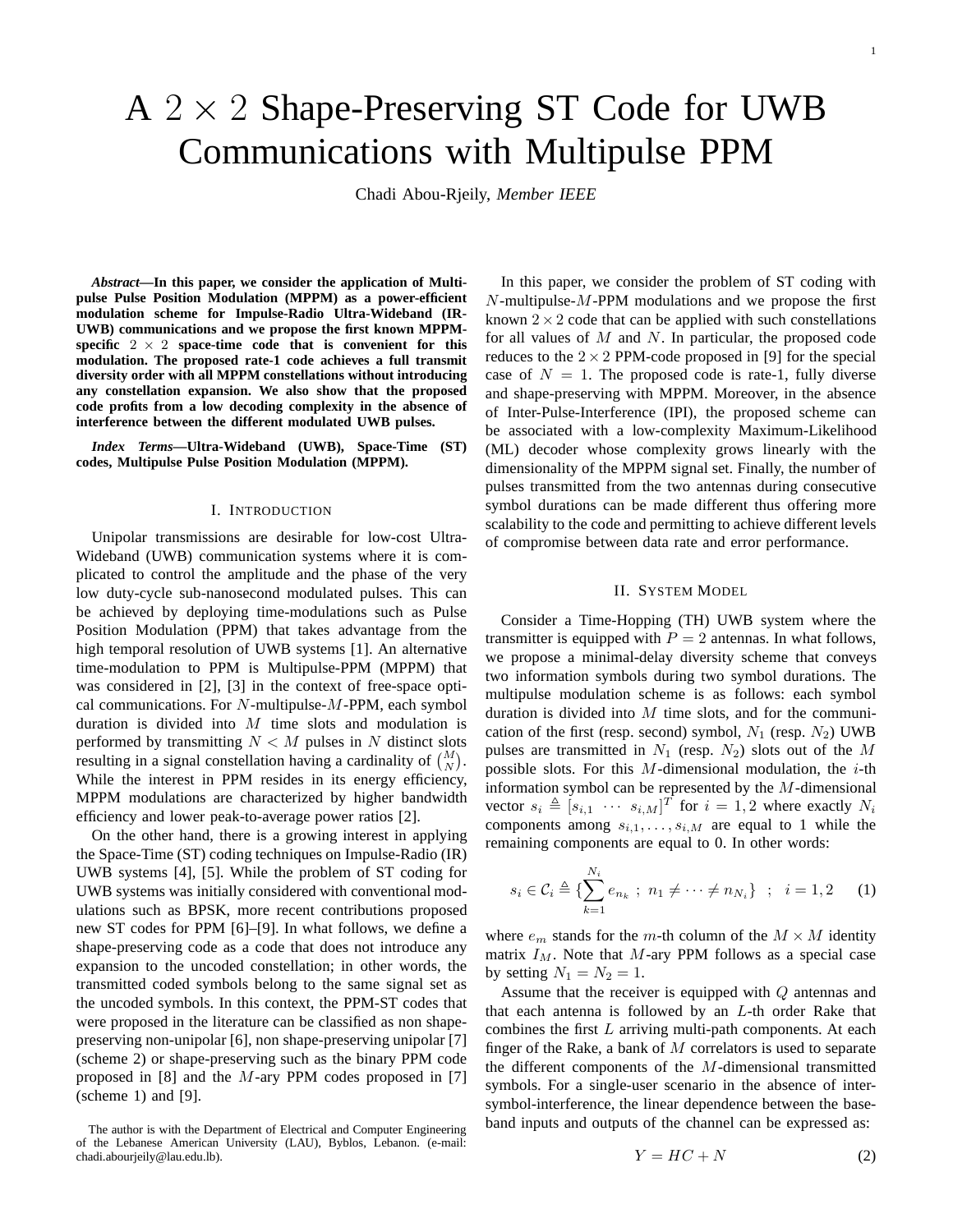where C is the  $2M \times 2$  codeword. The  $((p-1)M + m, t)$ -th entry of  $C$  can be equal to either 0 or 1 indicating, respectively, the absence or presence of an UWB pulse at the  $m$ -th position of the p-th antenna during the t-th symbol duration for  $p =$ 1, 2,  $m = 1, \ldots, M$  and  $t = 1, 2$ . The matrices Y and N are  $QLM \times 2$  matrices corresponding to the decision variables and the noise terms respectively.

In (2), H is the  $QLM \times 2M$  channel matrix that can be written as:  $H = [H^{(1)} \ H^{(2)}]$ .  $H^{(p)}$  is a  $QLM \times M$  matrix whose  $((q-1)LM+(l-1)M+m, m')$ -th element corresponds to the impact of the signal transmitted during the  $m'$ -th position of the p-th antenna on the  $m$ -th correlator (corresponding to the  $m$ -th PPM time slot) placed after the *l*-th Rake finger of the  $q$ -th receive antenna. This element is given by:

$$
H^{(p)}((q-1)LM + (l-1)M + m, m') =
$$
  

$$
\int_{-\infty}^{+\infty} g_{q,p}(t)w(t - \Delta_l - (m - m')\delta)dt
$$
 (3)

where  $w(t)$  stands for the pulse waveform having a duration  $T_w$  and  $g_{q,p}(t)$  stands for the convolution of  $w(t)$  with the impulse response of the frequency-selective channel between antennas p and q. In (3),  $\delta$  stands for the duration of each PPM time slot ( $\delta \geq T_w$ ) and  $\Delta_l \triangleq (l-1)T_w$  stands for the delay of the l-th finger of the Rake. Interested readers are referred to [9] for more details on the system model.

#### III. CODE CONSTRUCTION

In this paper, we propose the following structure for the  $(2M \times 2)$ -dimensional codewords:

$$
C(s_1, s_2) = \left[ \begin{array}{cc} s_1 & s_2 \\ \Omega s_2 & s_1 \end{array} \right] ; s_1 \in C_1 ; s_2 \in C_2 \quad (4)
$$

where  $C_1$  and  $C_2$  are the M-dimensional signal sets given in (1).  $\Omega$  is the  $M \times M$  cyclic permutation matrix given by:

$$
\Omega = \begin{bmatrix} 0_{1 \times (M-1)} & 1 \\ I_{M-1} & 0_{(M-1) \times 1} \end{bmatrix}
$$
 (5)

where  $0_{m \times n}$  stands for the  $m \times n$  matrix whose components are all equal to zero.

Evidently,  $\Omega s_2 \in C_2$  whenever  $s_2 \in C_2$  implying that the proposed code does not result in any expansion of the multipulse constellations. In other words, the transmitted STcoded symbols belong to either  $C_1$  or  $C_2$  (just like the uncoded symbols) implying that the proposed code is shape-preserving with all multipulse constellations.

*Proposition*: The proposed code achieves a full transmit diversity order for all values of  $M$ ,  $N_1$  and  $N_2$ . In particular, the proposed code is fully diverse in the case where  $N_1 = N_2$ (i.e. when both information symbols are carved from the same multipulse signal set).

*Proof*: Denote by  $A_i$  the set of all possible differences between two information vectors carved from  $C_i$  for  $i = 1, 2$ :

$$
\mathcal{A}_1 \triangleq \{s - s' \; ; \; s, s' \in \mathcal{C}_1\} \; ; \; \mathcal{A}_2 \triangleq \{s - s' \; ; \; s, s' \in \mathcal{C}_2\} \tag{6}
$$

Based on the rank criterion [10], the proposed code is fully diverse if the matrix  $C(a_1, a_2)$  has a full rank for  $(a_1, a_2) \in$   $\mathcal{A}_1 \times \mathcal{A}_2 \setminus \{(0_M, 0_M)\}\$  where  $0_M$  stands for the M-dimensional all-zero vector. From (4) and (5),  $C(a_1, a_2)$  can be written as:

$$
C(a_1, a_2) = \begin{bmatrix} a_{1,1} & \cdots & a_{1,M} & a_{2,\pi(1)} & \cdots & a_{2,\pi(M)} \\ a_{2,1} & \cdots & a_{2,M} & a_{1,1} & \cdots & a_{1,M} \end{bmatrix}^T_{(7)}
$$

where  $\pi(.)$  stands for the cyclic permutation of order:

$$
\pi(i) = (i - 2) \mod M + 1 \tag{8}
$$

In what follows,  $C(a_1, a_2)$  will be denoted by C when there is no ambiguity. On the other hand, rank $(C) < 2$  if there exists a nonzero real number k such that  $C_2 = kC_1$  where  $C_i$  stands for the *i*-th column of C for  $i = 1, 2$ . Let m be an integer in the set  $\{1, \ldots, M\}$ . Investigating the m-th and  $(M + m)$ -th rows of C respectively, the relation  $C_2 = kC_1$  implies that:

$$
a_{2,m} = ka_{1,m} \; ; \; m = 1, \dots, M \tag{9}
$$

$$
a_{1,m} = ka_{2,\pi(m)}; \; m = 1,\dots,M \qquad (10)
$$

Combining the above equations results in:

$$
a_{1,m} = k^2 a_{1,\pi(m)} \; ; \; m = 1,\dots,M \qquad (11)
$$

The above equation implies that if  $C$  is rank-deficient and if one component among  $a_{1,1}, \ldots, a_{1,M}$  is equal to zero, then the remaining components will be all equal to zero since the function  $\pi(.)$  defines a circular permutation over the set  $\{1,\ldots,M\}.$ 

Assume that  $N_1 < \frac{M}{2}$ : Since exactly  $N_1$  components of elements of  $C_1$  are different from zero (and equal to one), then at most  $2N_1$  components of elements of  $A_1$  can be different from zero. Since in this case  $2N_1 < M$ , then there is least one component of  $a_1$  that is equal to zero resulting in  $a_{1,1} = \cdots =$  $a_{1,M} = 0$  following from (11). Replacing these values in (9) results in  $a_{2,1} = \cdots = a_{2,M} = 0$ . Therefore, if  $N_1 < \frac{M}{2}$  then the only rank-deficient matrix is the all-zero matrix  $C(\bar{0}_M, 0_M)$ .

Assume now that  $N_1 > \frac{M}{2}$ : Vector  $a_1$  can be written as:  $a_1 = s_1 - s'_1$  where  $s_1, s'_1 \in C_1$ . Since  $N_1$  components of  $s_1$ and  $N_1$  components of  $s'_1$  are equal to one, then the relation  $2N_1 > M$  will imply that there is at least one integer  $i \in$  $\{1, \ldots, M\}$  such that  $s_{1,i} = s'_{1,i} = 1$ . In this case,  $a_{1,i} = 0$ resulting in  $a_{1,1} = \cdots = a_{1,M} = 0$  and  $a_{2,1} = \cdots = a_{2,M} = 0$ following from equations (11) and (9), respectively. Therefore, if rank $[C(a_1, a_2)] < 2$  and  $N_1 > \frac{M}{2}$ , then  $a_1 = a_2 = 0$ <sub>M</sub>.

If M is odd, then  $N_1$  is either strictly less than  $\frac{M}{2}$  or strictly greater than  $\frac{M}{2}$ . Consequently, based on the previous discussion, if  $rank[C(a_1, a_2)] < 2$  and M is odd, then  $a_1 = a_2 = 0_M$  implying that the only rank-deficient matrix is the all-zero matrix  $C(0_M, 0_M)$ . Therefore, the code is fully diverse for all values of  $N_1$  when  $M$  is an odd integer.

Assume now that M is even. For a given value of  $N_1$ , if one of the relations  $N_1 < \frac{M}{2}$  or  $N_1 > \frac{M}{2}$  is satisfied, then as before, the only rank-deficient matrix will be the allzero matrix. Now consider the case  $N_1 = \frac{M}{2}$  (which can be satisfied since  $M$  is even). If at least one component of  $a_1$  is equal to 0, then from what preceded rank  $|C(a_1, a_2)| < 2$  if and only if  $a_1 = a_2 = 0_M$ . If all  $M = 2N_1$  components of  $a_1$  are different from zero then, following from the structure of the set  $A_1$  given in (6), exactly  $N_1$  components of  $a_1$  must be equal to  $+1$  while the remaining  $N_1$  components must be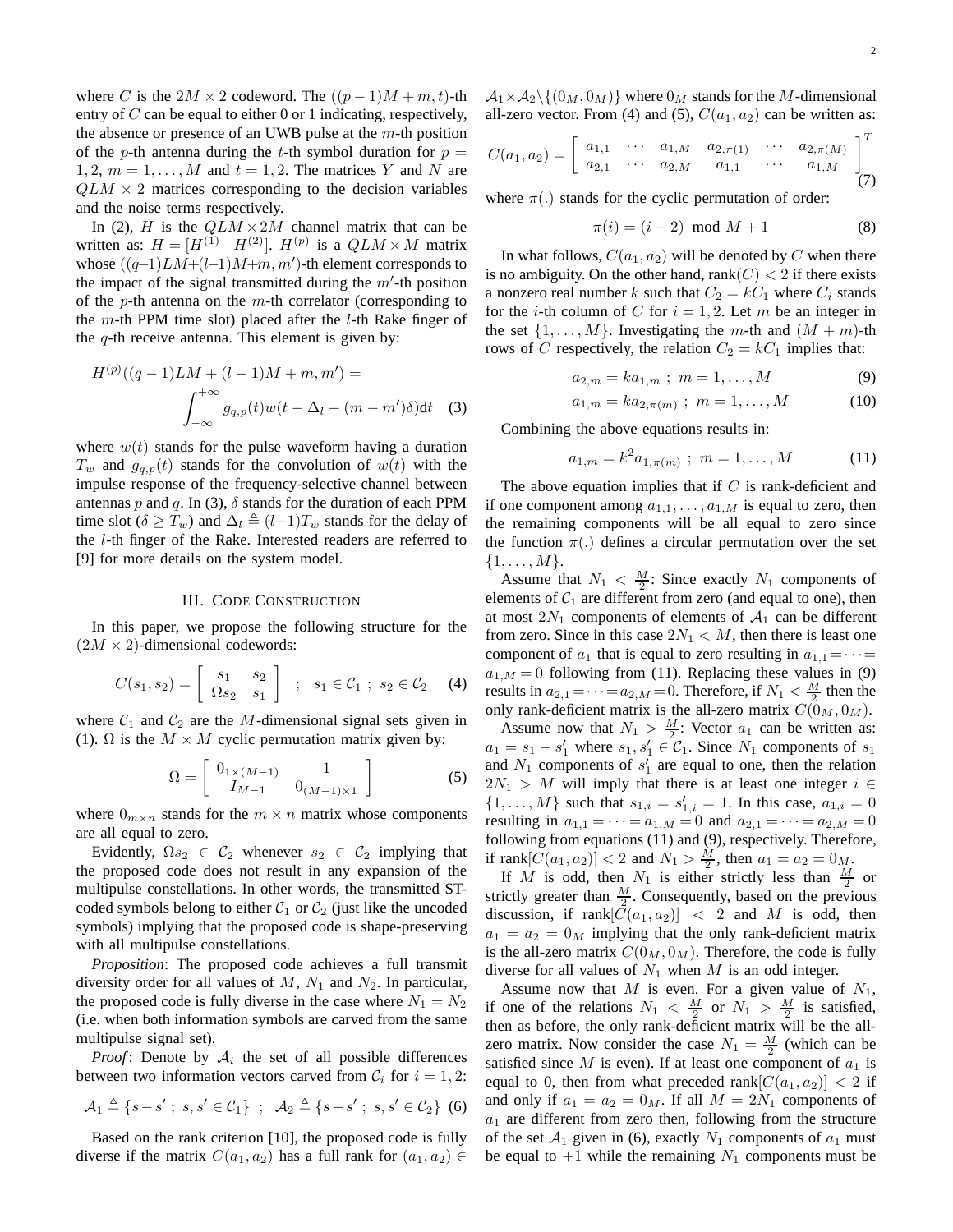all equal to  $-1$ . Consequently, (11) can not be satisfied in this case. In fact, since  $k^2 > 0$ , then (11) holds if and only if all components of  $a_1$  have the same sign. Since (11) does not hold then rank $[C(a_1, a_2)] = 2$ . Therefore, the only rank-deficient matrix is the all-zero matrix for the cases  $N_1 < \frac{M}{2}$ ,  $N_1 > \frac{M}{2}$ or  $N_1 = \frac{M}{2}$ ; that is, for all values of  $N_1$ .

Note that since the above proof holds independently from the value taken by  $N_2$ , then the proposed code is fully diverse for all values of  $M$ ,  $N_1$  and  $N_2$ . In particular, if it is desired that all the transmitted symbols must belong to the same  $M$ -dimensional  $N$ -multipulse signal set, we can set  $N_1 = N_2 = N$  without modifying the diversity order of the proposed scheme. Note that the  $2 \times 2$  PPM-code proposed in [9] follows as a special case by setting  $N_1 = N_2 = 1$ .

Finally, it is worth noting that the transmit diversity is achieved because of the particular structure of the sets  $A_1$ and  $A_2$  given in (6). For example, the matrix  $C(a_1, a_2)$  does not have a full rank when  $a_1$  and  $a_2$  have all their components equal to 1. However, these vectors simply do not belong to the sets  $A_1$  and  $A_2$  for all values of M,  $N_1$  and  $N_2$ .

## IV. ML DECODER

#### *A. Decoder Structure*

Denote by  $T_c$  the maximum delay spread of the UWB channel  $(T_c \gg T_w)$ . The Inter-Pulse-Interference (IPI) between the different PPM slots can be eliminated by setting  $\delta \geq T_c+T_w$ . We next present a simple ML decoder that can be applied in the absence of IPI. In the presence of IPI, a multi-dimensional extension of the sphere decoder could be applied [11].

In the absence of IPI, the channel coefficients in (3) can be written as:

$$
H^{(p)}((q-1)LM + (l-1)M + m, m') =
$$
  

$$
\begin{cases} \int_{-\infty}^{+\infty} g_{q,p}(t)w(t - \Delta_l)dt \triangleq h_{q,l}^{(p)}, & m = m';\\ 0, & m \neq m'. \end{cases}
$$
 (12)

Denote by  $y_{q,l,m}^{(p)}$  the  $((q-1)LM + (l-1)M + m, p)$ -th component of the decision matrix Y given in (2) for  $q =$  $1, \ldots, Q, l = 1, \ldots, L, m = 1, \ldots, M$  and  $p = 1, 2$ . In this case, an ML decoder decides in favor of the M-dimensional vectors  $s_1$  and  $s_2$  that minimize the following metric:

$$
d_{s_1,s_2} = \sum_{q,l,m} \left( y_{q,l,m}^{(1)} - h_{q,l}^{(1)} s_{1,m} - h_{q,l}^{(2)} s_{2,\pi(m)} \right)^2 + \sum_{q,l,m} \left( y_{q,l,m}^{(2)} - h_{q,l}^{(1)} s_{2,m} - h_{q,l}^{(2)} s_{1,m} \right)^2
$$
(13)

where the function  $\pi(.)$  is defined in (8).

Expanding the metric given in (13) results in:

$$
d_{s_1, s_2} = \sum_{j=1}^{8} d_{s_1, s_2}^{(j)} \tag{14}
$$

where:

$$
d_{s_1, s_2}^{(1)} = \sum_{q,l,m} \left( (y_{q,l,m}^{(1)})^2 + (y_{q,l,m}^{(2)})^2 \right)
$$
  

$$
d_{s_1, s_2}^{(2)} = \sum_{q,l} \left( (h_{q,l}^{(1)})^2 + (h_{q,l}^{(2)})^2 \right) \sum_m s_{1,m}^2
$$

$$
d_{s_1,s_2}^{(3)} = \sum_{q,l} (h_{q,l}^{(1)})^2 \sum_m s_{2,m}^2 \; ; \; d_{s_1,s_2}^{(4)} = \sum_{q,l} (h_{q,l}^{(2)})^2 \sum_m s_{2,\pi(m)}^2
$$
  
\n
$$
d_{s_1,s_2}^{(5)} = -2 \sum_m s_{1,m} \sum_{q,l} \left( h_{q,l}^{(1)} y_{q,l,m}^{(1)} + h_{q,l}^{(2)} y_{q,l,m}^{(2)} \right)
$$
  
\n
$$
d_{s_1,s_2}^{(6)} = -2 \sum_m s_{2,m} \sum_{q,l} h_{q,l}^{(1)} y_{q,l,m}^{(2)}
$$
  
\n
$$
d_{s_1,s_2}^{(7)} = -2 \sum_m s_{2,\pi(m)} \sum_{q,l} h_{q,l}^{(2)} y_{q,l,m}^{(1)}
$$
  
\n
$$
d_{s_1,s_2}^{(8)} = 2 \left[ \sum_{q,l} h_{q,l}^{(1)} h_{q,l}^{(2)} \right] \left[ \sum_m s_{1,m} (s_{2,m} + s_{2,\pi(m)}) \right]
$$

The term  $d_{s_1,s_2}^{(1)}$  does not depend on  $s_1$  and  $s_2$  and, hence, it can be removed from the metric. On the other hand, following from the structure of the multipulse constellation,  $\sum_{m} s_{1,m}^2 =$  $\sum_{m} s_{1,m} = N_1$  for all values of  $s_1$  and  $\sum_{m} s_{2,m}^2 = \sum_{m} s_{2,m} =$  $N_2$  for all values of  $s_2$  implying that  $d_{s_1,s_2}^{(2)}$  and  $d_{s_1,s_2}^{(3)}$ can be ignored when determining  $d_{s_1,s_2}$ . In the same way, since  $\pi(.)$  defines a bijection over the set  $\{1, \ldots, M\}$ , then  $\sum_{m} s_{2,\pi(m)}^2 = N_2$  implying that  $d_{s_1,s_2}^{(4)}$  can be removed from the summation. Replacing m by  $\pi(m)$  in  $d_{s_1,s_2}^{(7)}$  implies that this term can be written as:  $-2\sum_{m} s_{2,m} \sum_{q,l} h_{q,l}^{(2)} y_{q,l,\pi^{-1}(m)}^{(1)}$ where  $\pi^{-1}(i) = i \mod M+1$  stands for the inverse permutation.

Based on the above simplifications, the metric  $d_{s_1,s_2}$  is equivalent to:

$$
d_{s_1, s_2} \equiv -\sum_{m} k_{1, m} s_{1, m} - \sum_{m} k_{2, m} s_{2, m} + k_3 \sum_{m} s_{1, m} (s_{2, m} + s_{2, \pi(m)}) \quad (15)
$$

where:

$$
k_{1,m} \triangleq \sum_{q,l} \left( h_{q,l}^{(1)} y_{q,l,m}^{(1)} + h_{q,l}^{(2)} y_{q,l,m}^{(2)} \right) ; \ m = 1, ..., M \ (16)
$$
  

$$
k_{2,m} \triangleq \sum_{q,l} \left( h_{q,l}^{(1)} y_{q,l,m}^{(2)} + h_{q,l}^{(2)} y_{q,l,\pi^{-1}(m)}^{(1)} \right) ; \ m = 1, ..., M \tag{17}
$$

$$
k_3 \triangleq \sum_{q,l} h_{q,l}^{(1)} h_{q,l}^{(2)}
$$
\n(18)

Eq. (16)-(18) show that  $k_{1,1}, \ldots, k_{1,M}, k_{2,1}, \ldots, k_{2,M}$  are 2M constants that depend on the decision variables and the channel coefficients while  $k_3$  is a constant that depends uniquely on the channel coefficients.

Denote by  $S_2$  the set of indices of the nonzero components of the M-dimensional vector  $s_2$ ; that is:  $S_2 = \{m \mid s_{2,m} = 1\}$ and it contains  $N_2$  elements. Assume that  $s_2$  (or equivalently  $S_2$ ) is known at the receiver side. Since  $N_1$  components of  $s_1$ are equal to 1 while the other components are equal to 0, then, conditioned on  $s_2$ , (15) is minimized if the set of indices of the nonzero components of  $s_1$  is chosen as:

$$
S_{1|s_2} = \text{MAX} \left[ \{ k_{1,m} - k_3(s_{2,m} + s_{2,\pi(m)}) \; ; \; m = 1, \dots, M \} \right] \tag{19}
$$

where the function  $MAX[S]$  returns the indices of the  $N_1$ largest elements of the set S.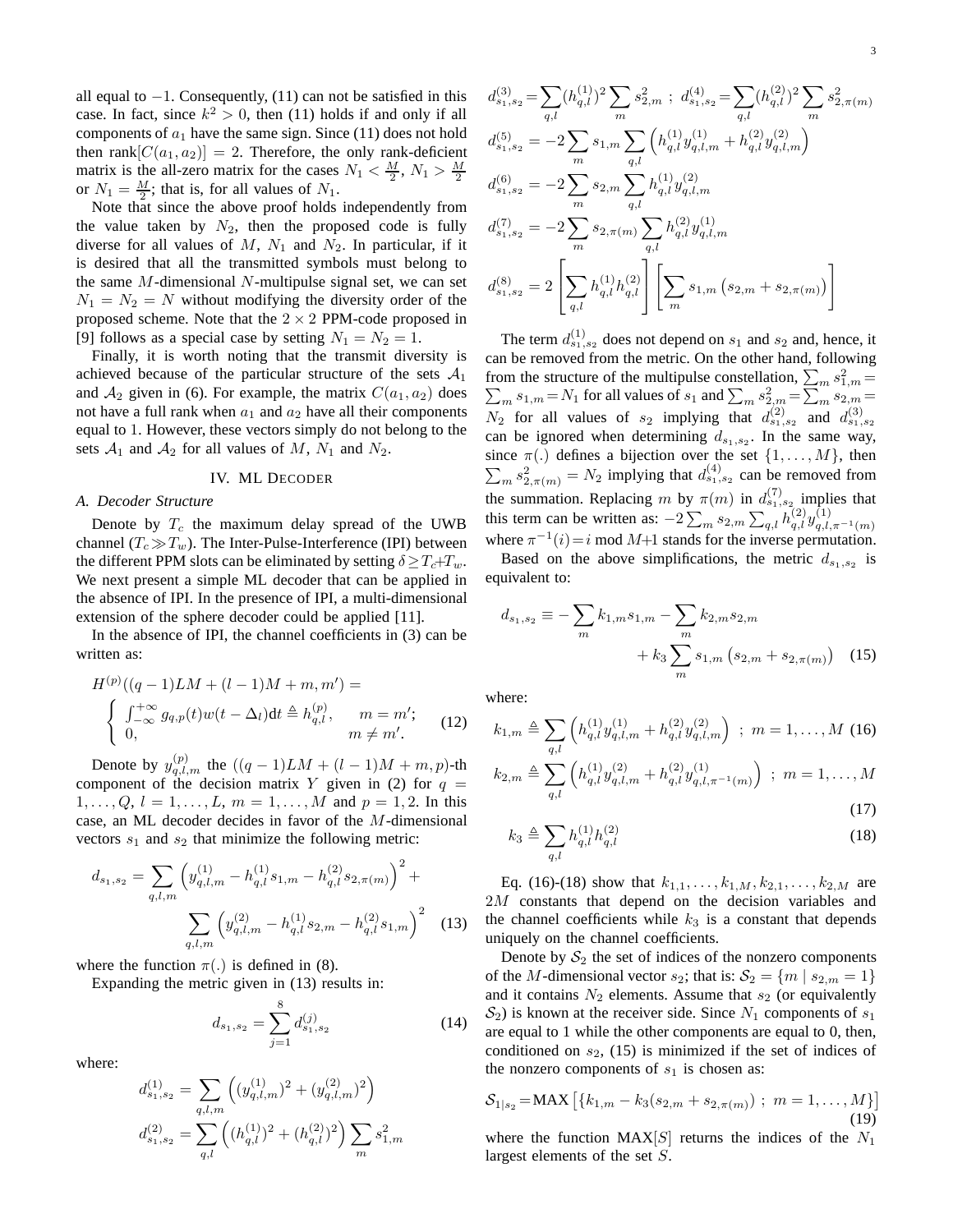Finally, based on (15), the ML decoder decides in favor of  $\hat{s}_1$  and  $\hat{s}_2$  such that:

$$
(\hat{s}_1, \hat{s}_2) = \arg\max_{s_2 \in C_2} \left[ -d_{s_{1|s_2}, s_2} \right]
$$
  
= 
$$
\arg\max_{s_2 \in C_2} \left[ \sum_{m \in S_{1|s_2}} k_{1,m} + \sum_{m \in S_2} k_{2,m} - k_3 \sum_{m \in S_{1|s_2}} (s_{2,m} + s_{2,\pi(m)}) \right]
$$
(20)

where the set  $C_2$  given in (1) contains  $\binom{M}{N_2}$  elements and the set  $S_{1|s_2}$  (containing  $N_1$  elements) is determined from  $s_2$ according to (19).

## *B. Decoder Complexity*

Note that, unlike the direct implementation of ML decoders, (20) avoids evaluating the  $\binom{M}{N_1}\binom{M}{N_2}$  metrics associated with all elements  $(s_1, s_2) \in C_1 \times C_2$ . This was realized by determining  $s_1$  from  $s_2$  in a unique way according to (19). In what follows, we evaluate the complexity of the proposed ML decoder in terms of the number of multiplications required for decoding a pair of information symbols  $(s_1, s_2)$ . This simplified approach neglects the complexity of the additions and comparisons involved in the decoding algorithm.

The ML decoding procedure is as follows:

- 1) The receiver calculates the  $2M + 1$  constants  ${k_{1,m}}_{m=1}^{M}$ ,  ${k_{2,m}}_{m=1}^{M}$  and  $k_3$  given in (16)-(18). This step necessitates  $2\widehat{MQL} + 2MQL +QL = (4M+1)QL$ multiplications.
- 2) For each value of  $s_2$  (among  $\binom{M}{N_2}$  possible values), the decoder determines the value of  $s_1$  according to (19). There are no multiplications involved in this procedure. In fact, given that the term  $(s_{2,m} + s_{2,\pi(m)})$  can be equal to either 0, 1 or 2, then the term  $k_{1,m} - k_3(s_{2,m} +$  $s_{2,\pi(m)}$ ) can be calculated by performing 0, 1 or 2 additions respectively without necessitating any number of multiplications. In the same way, the sorting function MAX[.] can be implemented based on comparators and, hence, does not require any number of multiplications.
- 3) Once the  $\binom{M}{N_2}$  candidate symbol pairs  $(s_{1|s_2}, s_2)$  are determined, their corresponding metrics  $d_{s_{1|s_2}, s_2}$  are calculated and the decision is made according to (20). Once again, since  $(s_{2,m}+s_{2,\pi(m)}) \in \{0,1,2\}$ , then there are no multiplications involved in this step.

From what preceded, the ML decoder requires  $(4M+1)QL$ multiplications for the detection of one pair of information symbols. Note that this complexity increases linearly with the dimensionality M of the signal set and it does not depend on values taken by  $N_1$  and  $N_2$ . Note also that since there are no up-converters and down-converters in IR-UWB systems, the channel coefficients (as well as the modulated symbols) are all real-valued; consequently, all of the above multiplications correspond to real-valued multiplications. Even though the proposed code is not orthogonal, its complexity is comparable to that of the orthogonal Alamouti code [12]. In fact, for decoding one pair of one-dimensional PAM symbols, the Alamouti code requires 4QL real-valued multiplications. In other words, the additional complexity of the proposed decoder



Fig. 1. Performance of multipulse modulation with  $M = 8$  times slots over CM2 in the absence of IPI. A Rake receiver with  $L = 5$  fingers is deployed. For the  $1 \times 1$  systems, N denotes the number of pulses per symbol.

(in the order of  $\frac{4M+1}{4} \approx M$  for large values of M) follows mainly from the dimensionality of the signal set and not from the structure of the encoder/decoder.

## V. SIMULATIONS AND RESULTS

Simulations are performed over the IEEE 802.15.3a channel model recommendation CM2 [13]. A Gaussian pulse of duration  $T_w = 0.5$  ns is used. In the no-IPI case, the modulation delay is chosen as  $\delta = 100$  ns which is larger than the maximum delay spread of the UWB channel while in the IPI case we set  $\delta = 0.5$  ns. The presented results show the variation of the Symbol-Error-Rate (SER) with the Signal-to-Noise Ratio (SNR) per bit. The proposed code transmits at the rate of  $\frac{\log_2 {M \choose N_1} + \log_2 {M \choose N_2}}{2}$  $\frac{1}{2}$   $\frac{1}{2}$  bits per channel use (bcu) while N-multipulse-M-PPM  $1 \times 1$  systems transmit at the rate of  $\log_2\left(\frac{M}{N}\right)$  bcu. Given that the proposed  $2 \times 2$  (resp.  $1 \times 1$ ) system transmits on the average  $\frac{N_1+N_2}{2}$  (resp. N) pulses per system transmits on the average  $\frac{2}{2}$  (resp. 1v) pulses per symbol, then the energy of the UWB Gaussian pulse must be normalized by  $\frac{1}{\sqrt{(N_1+1)}}$  $\frac{1}{(N_1+N_2)/2}$  (resp.  $\frac{1}{\sqrt{N}}$  $\frac{1}{N}$ ).

Figures 1 and 2 compare the performance of the proposed code with that of single-antenna systems in the absence and presence of IPI, respectively. Results show the high performance levels and the enhanced diversity order achieved by the proposed scheme. In coherence with [3], under a fixed average power constraint, multipulse systems permit to achieve higher bit rates at the expense of deteriorating the performance. N-multipulse-M-PPM ST-coded IR-UWB systems can constitute a strong candidate solution for high rate wireless communications; in particular, this modulation scheme is more bandwidth-efficient compared to M-PPM. For example, Fig. 1 shows that the ST-coded multipulse system with  $(M, N) = (8, 3)$  outperforms the single-antenna 8-ary PPM system by approximately 3.5 dB (at a SER of  $10^{-3}$ ) while transmitting 1.93 times faster. Finally, based on the decoding procedure described in (19)-(20), it is more convenient to choose  $N_2 \leq N_1$ . For example, in Fig. 2, the proposed scheme with  $(N_1, N_2) = (1, 2)$  would achieve the same error performance and data rate as the  $(N_1, N_2) = (2, 1)$  system